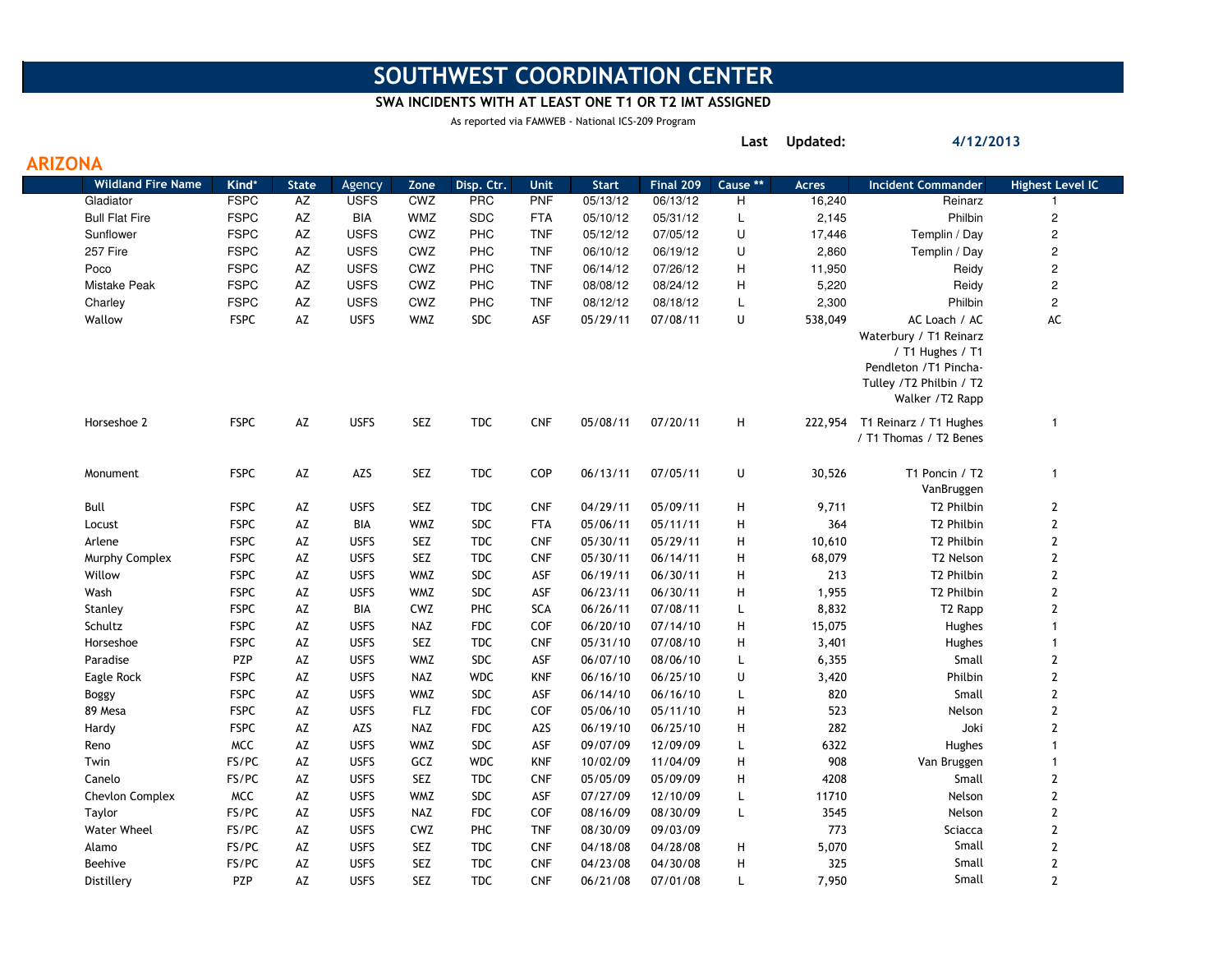| Ethan                         | FS/PC | AZ | BIA         | CWZ         | PHC        | <b>PMA</b> | 06/25/08 | 07/11/08 | L              | 6,660   | Raley          | 2                       |
|-------------------------------|-------|----|-------------|-------------|------------|------------|----------|----------|----------------|---------|----------------|-------------------------|
| Frye Mesa                     | FS/PC | AZ | <b>USFS</b> | <b>SEZ</b>  | <b>TDC</b> | <b>CNF</b> | 05/20/08 | 05/24/08 | н              | 3,100   | Small          | $\mathbf{2}$            |
| Hot Air                       | PZP   | AZ | <b>USFS</b> | <b>WMZ</b>  | SDC        | ASF        | 06/22/08 | 07/07/08 | L              | 8,300   | Hall           | $\overline{\mathbf{c}}$ |
| Lane 2                        | FS/PC | AZ | <b>USFS</b> | CWZ         | <b>PDC</b> | <b>PNF</b> | 06/28/08 | 07/14/08 | н              | 9,629   | Sciacca        | $\mathbf{2}$            |
| Nuevo                         | FS/PC | AZ | <b>USFS</b> | <b>SEZ</b>  | <b>TDC</b> | <b>CNF</b> | 06/23/08 | 06/29/08 | н              | 1,533   | Sciacca        | $\mathbf{2}$            |
| Solano                        | FS/PC | AZ | BIA         | SEZ         | <b>TDC</b> | PPA        | 05/09/08 | 12/19/06 | н              | 2,545   | Raley          | $\mathbf{2}$            |
| White Tank                    | FS/PC | AZ | <b>USFS</b> | <b>SEZ</b>  | <b>TDC</b> | <b>CNF</b> | 06/23/08 | 06/29/08 | U              | 8,135   | Sciacca        | $\mathbf{2}$            |
| Alambre                       | WF    | AZ | <b>USFS</b> | <b>SEZ</b>  | <b>TDC</b> | PPA        | 07/07/07 | 07/15/07 | L              | 7,267   | Raley          | 2                       |
| <b>Birdie</b>                 | WF    | AZ | <b>USFS</b> | <b>FLZ</b>  | <b>FDC</b> | COF        | 07/06/07 | 07/15/07 | L              | 4,945   | Sciacca        | 2                       |
| <b>Black Rock Gulch</b>       | WF    | AZ | <b>BLM</b>  |             |            | ASD        | 07/05/07 | 07/25/07 | L              | 22,387  | Lund           | $\overline{2}$          |
| Chitty                        | WF    | AZ | <b>USFS</b> | <b>WMZ</b>  | SDC        | ASF        | 06/30/07 | 07/16/07 | L              | 14,200  | Joki           | $\mathbf{2}$            |
| Oak Ridge #3                  | WF    | AZ | BIA         | <b>FLZ</b>  | <b>FDC</b> | <b>NAA</b> | 07/03/07 | 07/10/07 | н              | 2,780   | Garcia         | $\mathbf{2}$            |
| Promontory                    | WF    | AZ | <b>USFS</b> | CWZ         | PHC        | <b>TNF</b> | 05/13/07 | 05/24/07 | н              | 4,044   | Sciacca        | $\mathbf{2}$            |
| Slide                         | WF    | AZ | <b>USFS</b> | GCZ         | <b>WDC</b> | KNF        | 07/05/07 | 07/12/07 | L              | 6,000   | Reinarz        | 2                       |
| <b>Brins</b>                  | WF    | AZ | <b>USFS</b> | <b>FLZ</b>  |            | COF        | 06/18/06 | 06/28/06 | U              | 4,317   | <b>Broyles</b> | 1                       |
| Gran                          | WF    | AZ | <b>USFS</b> | PHC         |            | <b>TNF</b> | 07/21/06 | 07/28/06 | L              | 5,245   | Whitney        | 1                       |
| Navajo Mtn 1 (Utah)           | WF    | AZ | BIA         | <b>FLZ</b>  |            | <b>NAA</b> | 06/10/06 | 07/06/06 | L              | 5,151   | Oltrogge       | 1                       |
| Romero                        | WF    | AZ | <b>USFS</b> | <b>SEZ</b>  |            | <b>CNF</b> | 05/22/06 | 05/30/06 | L              | 860     | Summerfelt     | 1                       |
| Tiger-Rock                    | WF    | AZ | <b>USFS</b> | <b>PFC</b>  |            | <b>PNF</b> | 06/29/06 | 07/07/06 | L              | 6,568   | Whitney        | $\mathbf{1}$            |
| 103                           | WF    | AZ | <b>USFS</b> | <b>SEZ</b>  |            | <b>CNF</b> | 05/27/06 | 06/05/06 | н              | 2,050   | Raley          | 2                       |
| <b>Black Mountain Complex</b> | WF    | AZ | <b>BLM</b>  | AIFC        |            | <b>PHD</b> | 06/08/06 | 06/15/06 | L              | 12,637  | Reinarz        | $\mathbf{2}$            |
| Burro                         | WF    | AZ | <b>USFS</b> | SEZ         |            | <b>CNF</b> | 03/15/06 | 04/06/06 | н              | 370     | Raley          | 2                       |
| Cibola                        | WF    | AZ | <b>FWS</b>  | <b>AIFC</b> |            | <b>CBR</b> | 07/17/06 | 07/23/06 | L              | 4,600   | Reinarz        | $\mathbf{2}$            |
| La Barranca                   | WF    | AZ | <b>ST</b>   | <b>AIFC</b> |            | A3S        | 06/01/06 | 06/05/06 | н              | 836     | Reinarz        | $\mathbf{2}$            |
| North Taylor                  | WF    | AZ | <b>USFS</b> | <b>SEZ</b>  |            | <b>CNF</b> | 05/18/06 | 05/27/06 | L              | 117     | Raley          | $\overline{\mathbf{c}}$ |
| <b>Pocket Complex</b>         | WF    | AZ | <b>BLM</b>  |             |            | <b>ASD</b> | 07/24/06 | 07/31/06 | L              | 11,236  | Saleen         | $\overline{2}$          |
| Potato Complex                | WF    | AZ | <b>USFS</b> | <b>WMZ</b>  |            | ASF        | 06/06/06 | 06/29/06 | L              | 6,262   | Raley          | $\mathbf{2}$            |
| Ranger 2                      | WF    | AZ | BIA         | GCZ         |            | <b>TCA</b> | 06/11/06 | 06/14/06 | L              | 393     | Reinarz        | $\mathbf{2}$            |
| Stone                         | WF    | AΖ | BIA         | <b>WMZ</b>  |            | <b>FTA</b> | 07/17/06 | 07/24/06 | L              | 172     | Philbin        | $\mathbf{2}$            |
| Warm                          | WF    | AZ | <b>USFS</b> | GCZ         |            | <b>KNF</b> | 06/08/06 | 07/04/06 | L              | 58,630  | Reinarz        | 2                       |
| White Hills Complex           | WF    | AZ | <b>BLM</b>  | <b>AIFC</b> |            | PHD        | 06/30/06 | 07/03/06 | L              | 2,344   | Goheen         | $\overline{2}$          |
| Cave Creek Complex            | WF    | AZ | <b>USFS</b> | CWZ         |            | <b>TNF</b> | 06/21/05 | 07/11/05 | L              | 248,310 | Whitney        | $\mathbf{1}$            |
| Florida                       | WF    | AZ | <b>USFS</b> | <b>SEZ</b>  |            | <b>CNF</b> | 07/07/05 | 07/23/05 | L              | 23,183  | Oltrogge       | 1                       |
| Humbug                        | WF    | AZ | AZS         | <b>AIFC</b> |            | AZS        | 06/23/05 | 06/26/05 | L              | 3,136   | Oltrogge       | 1                       |
| Aztec                         | WF    | AZ | <b>USFS</b> | <b>SEZ</b>  |            | <b>CNF</b> | 06/18/05 | 06/24/05 | н              | 1,300   | Raley          | $\overline{\mathbf{c}}$ |
| Bart                          | WF    | AZ | <b>USFS</b> | CWZ         |            | <b>TNF</b> | 05/15/05 | 05/22/05 | н              | 14,534  | Philbin        | $\overline{\mathbf{c}}$ |
| Bear                          | WF    | AZ | BIA         | <b>SEZ</b>  |            | <b>SCA</b> | 07/08/05 | 07/28/05 | L              | 1,000   | Smith          | $\mathbf{2}$            |
| Bosque                        | WF    | AZ | BIA         | CWZ         |            | CRA        | 04/07/05 | 04/17/05 | н              | 4421    | Philbin        | $\mathbf 2$             |
| Butte                         | WF    | AZ | <b>USFS</b> | CWZ         |            | PNF        | 07/16/05 | 07/21/05 | L              | 7,962   | Philbin        | $\overline{2}$          |
| Edge Complex                  | WF    | AΖ | <b>USFS</b> | CWZ         |            | <b>TNF</b> | 07/15/05 | 07/24/05 | L              | 71,625  | Lineback       | $\overline{2}$          |
| Hulet                         | WF    | AΖ | BIA         | CWZ         |            | CRA        | 06/11/05 | 06/15/05 | н              | 460     | Philbin        | $\mathbf{2}$            |
| J. Canyon                     | WF    | AZ | AZS         | AIFC        |            | AZS        | 07/17/05 | 07/24/05 | L              | 10,500  | Raley          | $\boldsymbol{2}$        |
| <b>Mt Bangs Complex</b>       | WF    | AZ | <b>BLM</b>  |             |            | <b>ASD</b> | 06/24/05 | 08/01/05 | L              | 29,593  | <b>Blume</b>   | $\mathbf{2}$            |
| Perkins Complex               | WF    | AZ | <b>BLM</b>  | AIFC        |            | PHD        | 06/22/05 | 06/27/05 | $\mathfrak{t}$ | 21,600  | Reinarz        | $\overline{\mathbf{c}}$ |
| Ridge Complex                 | WF    | AZ | <b>USFS</b> | GCZ         |            | <b>KNF</b> | 07/16/05 | 07/21/05 | L              | 757     | Reinarz        | $\overline{\mathbf{c}}$ |
| Skunk                         | WF    | AZ | AZS         | AIFC        |            | AZS        | 05/22/05 | 05/29/05 | Н              | 1,985   | Philbin        | $\boldsymbol{2}$        |
| Sunday                        | WF    | AZ | <b>USFS</b> | SEZ         |            | <b>CNF</b> | 05/08/05 | 05/11/05 | Н              | 365     | Raley          | 2                       |
| Three                         | WF    | AZ | <b>USFS</b> | ${\sf CWZ}$ |            | <b>TNF</b> | 06/21/05 | 06/29/05 | L              | 19,370  | Philbin        | $\overline{\mathbf{c}}$ |
| <b>Tweedy Point</b>           | WF    | AZ | <b>BLM</b>  |             |            | <b>ASD</b> | 06/28/05 | 07/27/05 | L              | 35,639  | <b>Thomas</b>  | $\mathbf{2}$            |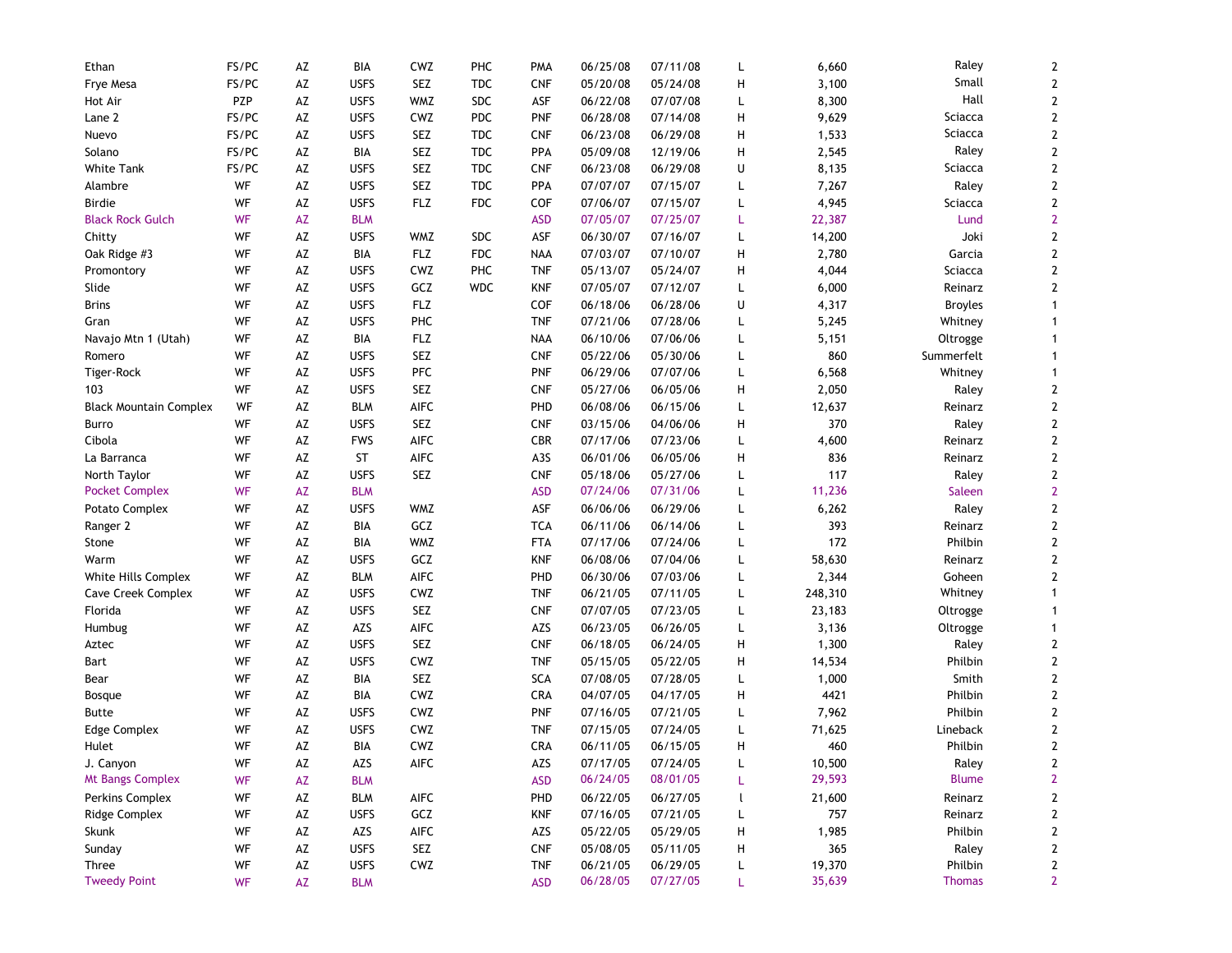| WF        | AZ | <b>BLM</b>  | <b>AIFC</b> | PHD        | 07/22/05 | 07/27/05 |    | 11,967  | Philbin        |   |
|-----------|----|-------------|-------------|------------|----------|----------|----|---------|----------------|---|
| WF        | AZ | AZS         | <b>AIFC</b> | AZS        | 05/26/05 | 05/29/05 | U  | 6,116   | Philbin        |   |
| WF        | AZ | <b>USFS</b> | CWZ         | <b>TNF</b> | 06/24/05 | 06/25/05 |    | 225     | Lineback       |   |
| <b>WF</b> | AZ | <b>BLM</b>  |             | <b>ASD</b> | 07/19/05 | 07/27/05 | H. | 69,934  | Saleen         |   |
| WF        | AZ | <b>USFS</b> | <b>SEZ</b>  | <b>CNF</b> | 06/26/04 | 07/25/04 | L  | 29,400  | Oltrogee       |   |
| WF        | AZ | <b>USFS</b> | CWZ         | <b>TNF</b> | 06/24/04 | 07/17/04 | L  | 119,500 | Whitney        |   |
| WF        | AZ | <b>USFS</b> | <b>WMZ</b>  | ASF        | 05/17/04 | 07/27/04 | H  | 16,625  | Kvale          |   |
| WF        | AZ | BIA         | <b>SEZ</b>  | SCA        | 07/06/04 | 07/09/04 | L  | 231     | Kvale          |   |
| WF        | AZ | <b>USFS</b> | <b>WMZ</b>  | ASF        | 05/16/04 | 05/16/04 | н  | 645     | Kvale          |   |
| WF        | AZ | <b>USFS</b> | <b>WMZ</b>  | ASF        | 05/16/04 | 05/24/04 | н  | 780     | Kvale          |   |
| WF        | AZ | <b>USFS</b> | <b>WMZ</b>  | ASF        | 06/08/04 | 06/23/04 | H  | 7,905   | Kvale          |   |
| WF        | AZ | <b>USFS</b> | CWZ         | <b>TNF</b> | 03/29/04 | 04/02/04 | U  | 4,311   | Bateman        |   |
| WF        | AZ | <b>USFS</b> | <b>SEZ</b>  | <b>CNF</b> | 06/17/03 | 07/15/03 | H  | 84,750  | Humphrey       |   |
| WF        | AZ | <b>USFS</b> | CWZ         | <b>PNF</b> | 06/17/03 | 06/20/03 | н  | 992     | Oltrogge       |   |
| WF        | AZ | <b>BIA</b>  | <b>WMZ</b>  | <b>FTA</b> | 07/13/03 | 08/01/03 | L  | 24,734  | Humphrey       |   |
| WF        | AZ | <b>USFS</b> | CWZ         | <b>TNF</b> | 06/17/03 | 06/26/03 | H  | 12,529  | Oltrogge       |   |
| WF        | AZ | <b>USFS</b> | <b>SEZ</b>  | <b>CNF</b> | 05/11/03 | 05/14/03 | H  | 487     | Kvale          |   |
| WF        | AZ | <b>USFS</b> | <b>SEZ</b>  | <b>CNF</b> | 06/21/03 | 06/25/03 | U  | 564     | <b>Bradley</b> |   |
| WF        | AZ | <b>USFS</b> | <b>SEZ</b>  | <b>CNF</b> | 05/28/03 | 05/29/03 | H  | 191     | Kvale          |   |
| WF        | AZ | <b>NPS</b>  | <b>SEZ</b>  | SAP        | 06/17/03 | 06/30/03 | L  | 3,498   | Raley          |   |
| WFU       | AZ | <b>NPS</b>  | GCZ         | <b>GCP</b> | 09/17/03 |          |    | 8,281   | Bateman        |   |
| WF        | AZ | <b>USFS</b> | <b>SEZ</b>  | <b>CNF</b> | 05/15/03 | 05/18/03 | H  | 2,763   | Kvale          |   |
| WF        | AZ | <b>USFS</b> | <b>FLZ</b>  | COF        | 05/19/03 | 05/23/03 | н  | 69      | Waldrip        |   |
| WF        | AZ | <b>USFS</b> | <b>WMZ</b>  | ASF        | 06/06/03 | 06/28/03 | L  | 10,619  | Kvale          | 2 |
|           |    |             |             |            |          |          |    |         |                |   |

### TOTAL ARIZONA WILDLAND FIRES >100 ACRES

2,156,310

| <b>Wildland Fire Name</b>  | Kind*       | <b>State</b> | Agency      | Zone       | Disp. Ctr. | <b>Unit</b>      | <b>Start</b> | Final 209 | Cause ** | Acres   | <b>Incident Commander</b>      | Highest Level IC |
|----------------------------|-------------|--------------|-------------|------------|------------|------------------|--------------|-----------|----------|---------|--------------------------------|------------------|
| Whitewater-Baldy           | <b>FSPC</b> | <b>NM</b>    | <b>USFS</b> | GLZ        | <b>SDC</b> | <b>GNF</b>       | 05/16/12     | 07/19/12  |          | 297,845 | Siacca                         |                  |
| Little Bear                | <b>FSPC</b> | <b>NM</b>    | USFS        | <b>PEZ</b> | ADC        | LNF              | 06/04/12     | 07/02/12  |          | 44,330  | Reinarz                        |                  |
| Osha                       | <b>FSPC</b> | <b>NM</b>    | <b>USFS</b> | <b>TAZ</b> | <b>TDC</b> | <b>CAF</b>       | 06/01/11     | 06/13/11  | U        | 720     | T <sub>2</sub> Templin         |                  |
| Luce 1                     | <b>FSPC</b> | <b>NM</b>    | <b>NMS</b>  | PEZ        | <b>ADC</b> | N <sub>5</sub> S | 08/10/11     | 08/10/11  |          | 2,000   | <b>Burns</b>                   |                  |
| White                      | <b>FSPC</b> | <b>NM</b>    | <b>NMS</b>  | <b>PEZ</b> | <b>ADC</b> | N5S              | 04/03/11     | 04/09/11  | H        | 10,384  | T <sub>2</sub> Pierson         | L                |
| Miller                     | <b>FSPC</b> | <b>NM</b>    | <b>USFS</b> | GLZ        | <b>SDC</b> | <b>GNF</b>       | 04/28/11     | 06/14/11  | H        |         | 88.835 T2 Pierson / T2 Templin | L                |
|                            |             |              |             |            |            |                  |              |           |          |         |                                |                  |
| Mayhill                    | <b>FSPC</b> | <b>NM</b>    | <b>NMS</b>  | <b>PEZ</b> | <b>ADC</b> | N <sub>5</sub> S | 05/09/11     | 05/18/11  | H        | 31,861  | T <sub>2</sub> Pierson         |                  |
| Bear                       | <b>FSPC</b> | <b>NM</b>    | <b>NMS</b>  | <b>TAZ</b> | <b>TDC</b> | N <sub>2</sub> S | 06/03/11     | 08/26/01  |          | 384     | T <sub>2</sub> Richardson      |                  |
| Track                      | <b>FSPC</b> | <b>NM</b>    | <b>NMS</b>  | <b>TAZ</b> | <b>TDC</b> | N <sub>2</sub> S | 06/12/11     | 07/23/11  | H        | 27,792  | T <sub>2</sub> Pierson         |                  |
| Pacheco                    | <b>FSPC</b> | <b>NM</b>    | <b>USFS</b> | SNZ        | <b>SFC</b> | <b>SNF</b>       | 06/18/11     | 07/31/11  | U        | 10,250  | T <sub>2</sub> Templin         |                  |
| Donaldson                  | <b>FSPC</b> | <b>NM</b>    | <b>NMS</b>  | PEZ        | <b>ADC</b> | N <sub>5</sub> S | 06/28/11     | 07/09/11  |          | 101,563 | T <sub>2</sub> Pierson         |                  |
| <b>Baton Rouge Complex</b> | <b>FSPC</b> | <b>NM</b>    | <b>BLM</b>  | PEZ        | <b>ADC</b> | <b>ROD</b>       | 08/07/11     | 08/15/11  |          | 35,165  | T <sub>2</sub> Pierson         |                  |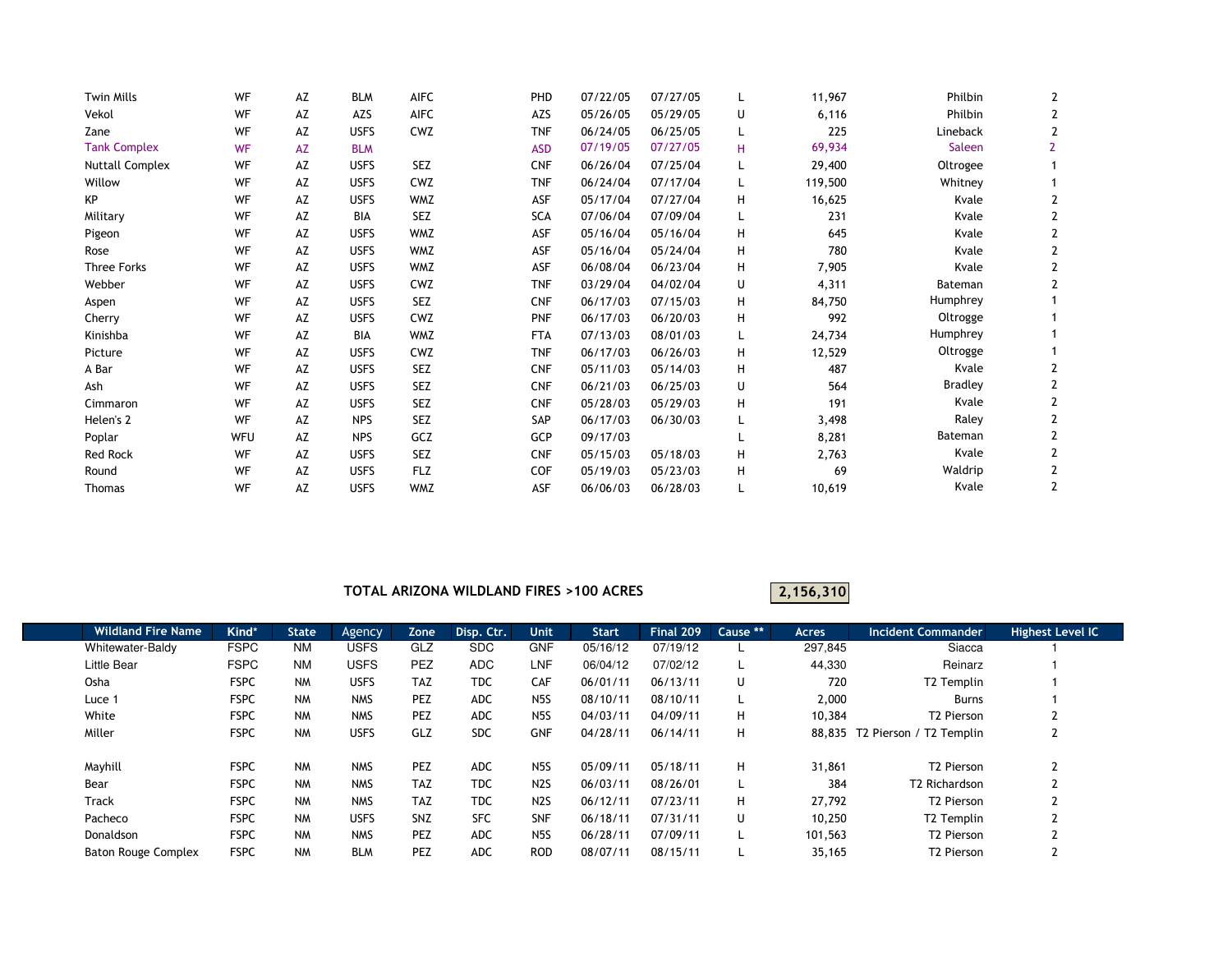| Las Conchas         | <b>FSPC</b> | <b>NM</b> | NMS/USFS    | SNZ        | <b>SFC</b> | N6S/SNF          | 06/26/11 | 08/01/11 | н |        | 156,593 AC Oltrogge / T1 Reinarz<br>/T1 Hughes /T1 Marcom<br>/T1 Turman / NIMO<br>Kleinman | AC                      |
|---------------------|-------------|-----------|-------------|------------|------------|------------------|----------|----------|---|--------|--------------------------------------------------------------------------------------------|-------------------------|
| Tecolote            | <b>FSPC</b> | <b>NM</b> | <b>USFS</b> | <b>SEZ</b> | <b>SFC</b> | <b>SNF</b>       | 06/12/10 | 07/03/10 | L | 812    | VanBruggen                                                                                 | $\mathbf{1}$            |
| New                 | <b>FSPC</b> | <b>NM</b> | <b>NPS</b>  | PEZ        | ADC        | CCP              | 05/16/10 | 05/31/10 | L | 17,309 | Cowie                                                                                      | $\mathbf{2}$            |
| South Fork          | <b>FSPC</b> | <b>NM</b> | <b>USFS</b> | <b>SEZ</b> | <b>SFC</b> | <b>SNF</b>       | 06/10/10 | 07/20/10 | L | 17,100 | Templin                                                                                    | $\mathbf 2$             |
| H <sub>12</sub>     | <b>FSPC</b> | <b>NM</b> | <b>NMS</b>  | <b>TAZ</b> | <b>TDC</b> | N <sub>2</sub> S | 05/23/10 | 05/30/10 | н | 5,074  | Small                                                                                      | $\overline{\mathbf{c}}$ |
| Long Canyon         | <b>FSPC</b> | <b>NM</b> | <b>USFS</b> | GLZ        | <b>SDC</b> | <b>LCD</b>       | 06/20/10 | 06/23/10 | н | 2,582  | Cowie                                                                                      | $\mathbf 2$             |
| Rio                 | <b>FSPC</b> | <b>NM</b> | <b>USFS</b> | SNZ        | <b>SFC</b> | <b>SNF</b>       | 06/01/10 | 06/06/10 | Н | 1,356  | Cowie                                                                                      | $\mathbf 2$             |
| Cutoff              | <b>FSPC</b> | <b>TX</b> | <b>NPS</b>  | <b>PEZ</b> | <b>ADC</b> | <b>GUP</b>       | 06/09/10 | 06/20/10 | L | 10,362 | Cowie                                                                                      | $\overline{2}$          |
| <b>Big Spring</b>   | FS/PC       | <b>NM</b> | <b>USFS</b> | ABZ        | ABC        | <b>CIF</b>       | 06/24/08 | 10/28/08 | L | 5,478  | Hughes                                                                                     | $\mathbf{1}$            |
| South Tularosa      | FS/PC       | <b>NM</b> | BIA         | PEZ        | <b>ADC</b> | <b>MEA</b>       | 05/01/08 | 05/11/08 | н | 3,860  | VanBruggen                                                                                 | $\mathbf{1}$            |
| Trigo               | FS/PC       | <b>NM</b> | <b>USFS</b> | ABZ        | ABC        | <b>CIF</b>       | 04/15/08 | 05/12/08 | Н | 13,709 | Whitney                                                                                    | $\mathbf{1}$            |
| Rocky               | FS/PC       | <b>NM</b> | <b>USFS</b> | PEZ        | ADC        | LNF              | 06/18/08 | 06/25/08 | L | 49,132 | Cowie                                                                                      | $\mathbf 2$             |
| Roger's Pasture     | FS/PC       | <b>NM</b> | BIA         | PEZ        | <b>ADC</b> | <b>MEA</b>       | 06/04/08 | 06/12/08 | U | 1,498  | Cowie                                                                                      | $\mathbf{2}$            |
| <b>West Fork</b>    | FS/PC       | <b>NM</b> | <b>NMS</b>  | <b>TAZ</b> | <b>TDC</b> | N2S              | 06/17/08 | 06/29/08 | L | 4,890  | Reinarz                                                                                    | $\mathbf 2$             |
| Ojo Peak            | WF          | <b>NM</b> | <b>USFS</b> | ABZ        | ABC        | <b>CIF</b>       | 11/19/07 | 12/17/08 | U | 6,969  | Otrogge                                                                                    | $\mathbf{1}$            |
| Bear                | WF          | <b>NM</b> | <b>USFS</b> | GLZ        |            | <b>GNF</b>       | 06/19/06 | 07/04/06 | U | 51,307 | Dietrich                                                                                   | $\mathbf{1}$            |
| Reserve Complex     | WF          | <b>NM</b> | <b>USFS</b> | GLZ        |            | GNF              | 06/06/06 | 06/28/06 | L | 15,436 | Whitney                                                                                    | 1                       |
| <b>Skates</b>       | WF          | <b>NM</b> | <b>USFS</b> | GLZ        |            | <b>GNF</b>       | 06/02/06 | 06/27/06 | L | 12,582 | Dietrich                                                                                   | $\mathbf{1}$            |
| Anderson            | WF          | <b>NM</b> | <b>USFS</b> | ABZ        |            | <b>CIF</b>       | 06/06/06 | 06/10/06 | L | 135    | Lineback                                                                                   | $\mathbf{2}$            |
| <b>Bear Paw</b>     | WF          | <b>NM</b> | <b>ST</b>   | SNZ        |            | N <sub>1</sub> S | 06/24/06 | 07/06/06 | Н | 3,200  | Raley                                                                                      | $\mathbf 2$             |
| Garley              | WF          | <b>NM</b> | <b>USFS</b> | ABZ        |            | <b>CIF</b>       | 05/19/06 | 05/23/06 | U | 115    | Lineback                                                                                   | $\mathbf{2}$            |
| Ojo Feliz           | WF          | <b>NM</b> | <b>ST</b>   | <b>SNF</b> |            | N4S              | 04/12/06 | 04/18/06 | н | 16,600 | Lineback                                                                                   | $\mathbf 2$             |
| Rivera Mesa         | WF          | <b>NM</b> | <b>ST</b>   | SNZ        |            | N4S              | 06/16/06 | 06/25/06 | L | 16,114 | Lineback                                                                                   | $\overline{2}$          |
| Pine Canyon Complex | WF          | <b>NM</b> | <b>USFS</b> | <b>TAZ</b> |            | CAF              | 09/17/05 | 09/23/05 | н | 3,918  | Whitney                                                                                    | $\mathbf{1}$            |
| Mesa Camino         | WF          | <b>NM</b> | <b>USFS</b> | SNZ        |            | <b>SNF</b>       | 05/23/05 | 05/27/05 | Н | 832    | Lineback                                                                                   | $\mathbf{2}$            |
| Lookout             | WF          | <b>NM</b> | <b>USFS</b> | ABZ        |            | <b>CIF</b>       | 05/21/04 | 05/27/04 | Н | 5,280  | Winchester                                                                                 | $\mathbf 2$             |
| Peppin              | WF          | <b>NM</b> | <b>USFS</b> | LNZ        |            | LNF              | 05/15/04 | 06/25/04 | L | 64,488 | Bateman                                                                                    | $\mathbf 2$             |
| Sedgwick            | WF          | <b>NM</b> | <b>USFS</b> | ABZ        |            | CIF              | 06/12/04 | 06/20/04 | Н | 8,595  | Winchester                                                                                 | $\mathbf 2$             |
| Montano             | WF          | <b>NM</b> | <b>NMS</b>  | ABZ        |            | N6S              | 06/24/03 | 06/29/03 | н | 338    | Sexton                                                                                     | $\mathbf{1}$            |
| Ski Run             | WF          | <b>NM</b> | <b>USFS</b> | LNZ        |            | LNF              | 10/27/03 | 11/02/03 | н | 271    | Oltrogge                                                                                   | $\mathbf{1}$            |
| Encebado            | WF          | <b>NM</b> | BIA         | <b>TAZ</b> |            | <b>TAA</b>       | 07/04/03 | 07/16/03 | L | 5,382  | Raley                                                                                      | 2                       |
| Jenny               | WF          | <b>NM</b> | <b>USFS</b> | GLZ        |            | <b>GNF</b>       | 06/20/03 | 07/03/03 | L | 6,520  | Mullinex                                                                                   | $\mathbf 2$             |
| Seco                | WF          | <b>NM</b> | <b>USFS</b> | GLZ        |            | GNF              | 06/20/03 | 06/30/03 | L | 5,300  | <b>Bradley</b>                                                                             | $\mathbf 2$             |
| Spruce Complex      | WFU         | <b>NM</b> | <b>USFS</b> | GLZ        |            | <b>GNF</b>       | 07/11/03 |          | L | 9,445  | Bateman                                                                                    | 2                       |
| Virgin              | WF          | <b>NM</b> | <b>USFS</b> | SNZ        |            | <b>SNF</b>       | 06/22/03 | 06/29/03 | Н | 407    | Philbin                                                                                    | $\mathbf 2$             |
| Walker              | WF          | <b>NM</b> | <b>USFS</b> | LNZ        |            | LNF              | 05/09/03 | 05/13/03 | н | 3,434  | Raley                                                                                      | $\mathbf{2}$            |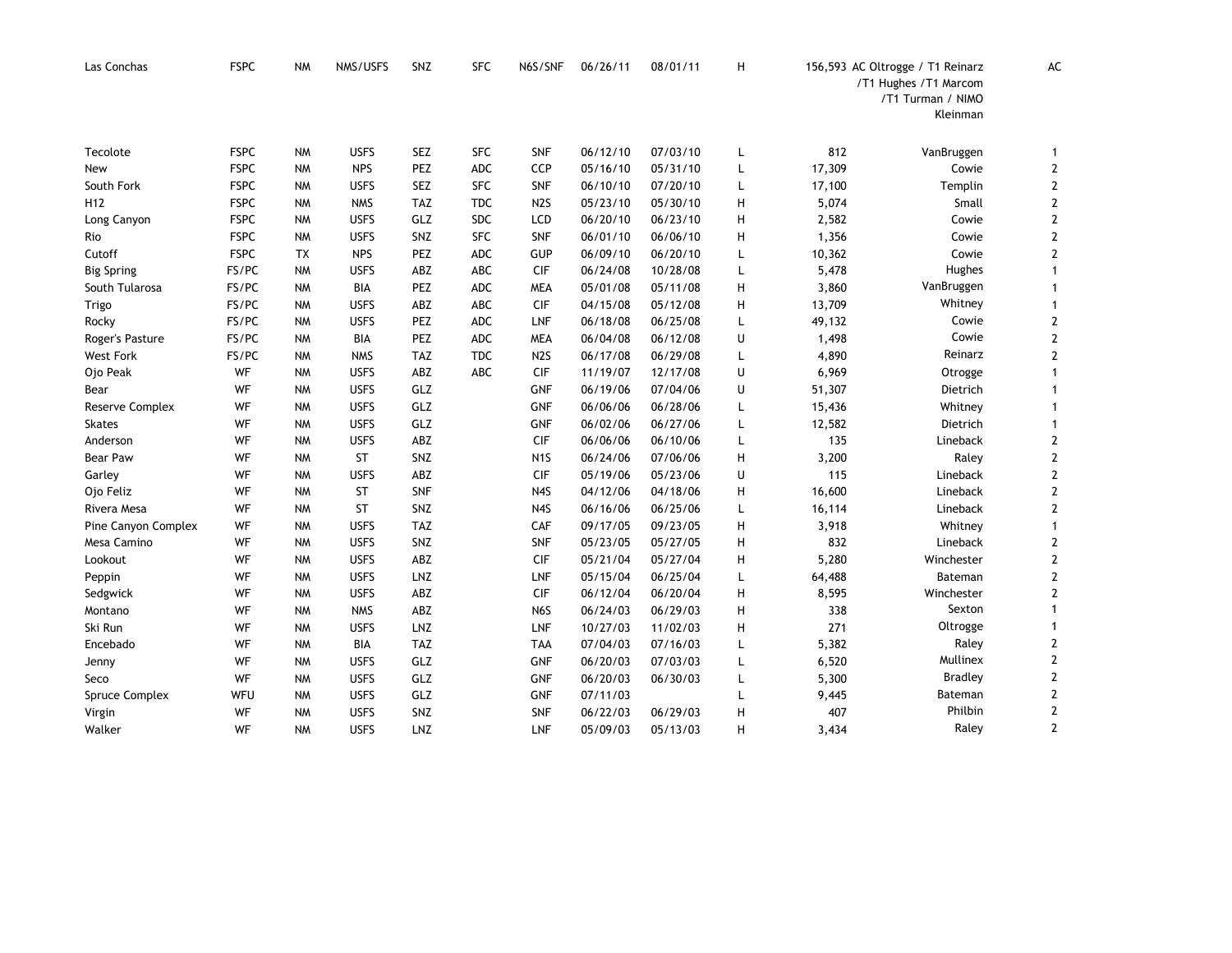#### NEW MEXICO WILDLAND FIRES >100 ACRES



## Wildland Fire Name **Kind\*** State AgencyZone Disp. Ctr. Unit Start Final 209 Cause \*\* Acres Incident Commander Highest Leve IC 03,333,862 $* =$  KIND FSPC = Full Suppression / Perimeter ControlSOUTHWEST AREA WILDLAND FIRES >100 ACRESWEST TEXAS WILDLAND FIRES >100 ACRESWEST TEXAS / OKLAHOMA (Federal Units Only) Incidents in RED have not been finalized in the 209 Program. Contain, Control, or Out Date, or Final 209 Received \*\* = LAST ICS-209 RECEIVED PZP = Point or Zone Protection / Limited Perimeter ControlMCC = Monitor / Confine / Contain (Resource Benefit)

\*\*\* = CAUSE

 L = Lightning Caused $H = H$  Caused

 $U =$  Under Investigation NR = No Report

+